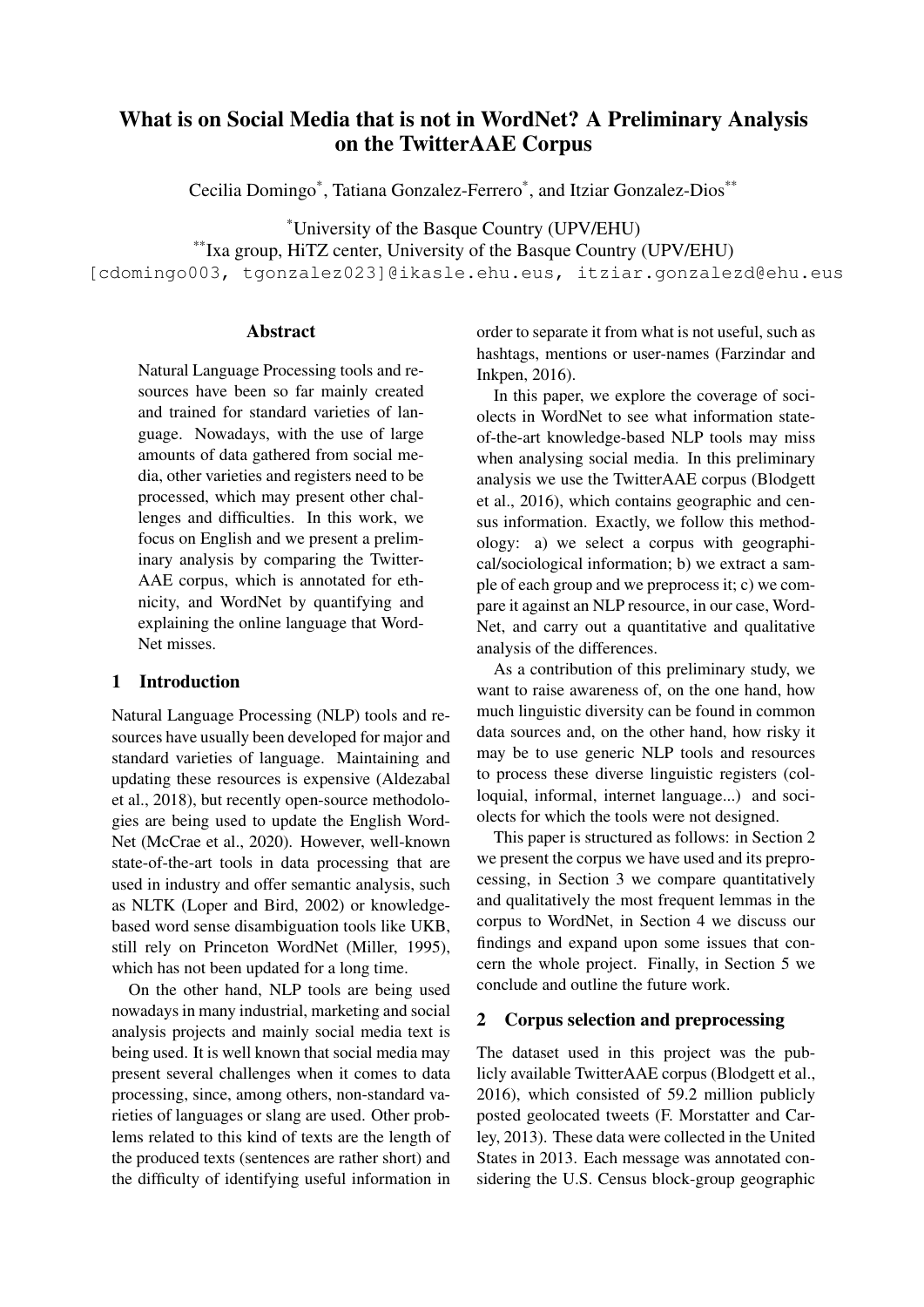area from which it was posted, meaning that ethnicity and race information associated with that district was taken into account. Four different covariants were established for the annotation: (non-Hispanic) Black, Hispanic (of any race), (non-Hispanic) Asian, and (non-Hispanic) White. This grouping reflects the main categories observed in the US census data, removing some smaller categories like "Native Hawaiian and Other Pacific Islander", and thus naturally as limited in nuance as the census categories may be (e.g. the census report groups all Black identities together, whether the respondents are African-American, African, Caribbean...). The terminology used in this paper will therefore reflect this simplified classification. For every user, the demographic values of all their tweets within the dataset were then averaged resulting in a length-four vector. The demographic data associated to each user and their corresponding tweets were then used by Blodgett and O'Connor (2017) to develop a mixedmembership probabilistic model that linked linguistic features with ethnicity. This model, the TwitterAAE model, assigned ethnicity values to the messages according to census data, giving each ethnicity a different proportion based on the "weight" of that ethnicity in the area where the tweet was written. If a tweet was assigned a proportion of more than 0.8, that meant that the tweet had a strong association with one of the previously mentioned demographic groups. A small sample of example messages belonging to each of the four covariants can be found in Table 1.

## 2.1 Sample selection

NLP tools are mainly trained to handle the standard variety of languages. Given that 2017 US census data reports 72.3 % of the population as exclusively white, $1$  we assumed that tweets more strongly associated with the White demographic would be the most representative of standard English, although, as will be discussed after presenting our results, tweets even by the majority demographic present much non-standard language. To extract this sample of assumed standard English, we collected a subcorpus of tweets with the highest possible value of association with the White demographic, which was a proportion of 0.99 or higher. The new subcorpus consisted of around a million tweets.

In order to make a comparison, we needed to create other subcorpora of approximately the same size containing the messages of the other three demographic groups accounted for in the dataset. To create these subcorpora it was necessary to reduce the association value slightly, to a proportion of 0.9 or more, since otherwise the 'very' Black, Hispanic and Asian subcorpora size would have been significantly smaller than that of the 'very' White one.

#### 2.2 Preprocessing

Prior to performing the analysis it was necessary to not only preprocess the subcorpora, but also the lemmas included in WordNet.

The Natural Language Toolkit (NLTK) provided us with the list of all lemmas included in WordNet. We used this version because it is the one that is used in NLP pipelines and applications. Since our goal was to identify the textual information that cannot be processed by WordNet, we needed to extract all the information that is in fact included in WordNet. We first filtered all the Multi-Word Expressions (MWE). It was necessary to work firstly with MWE and then with singleword lemmas separately in order to avoid overlap between the two (e.g. a MWE like "around the bend" has to be extracted first to avoid extracting the single-word lemmas "around" and "bend" separately and incorrectly). At the end of this process, we obtained two lists of lemma types to compare our corpora against.

Regarding the subcorpora, we selected 25 000 tweets for this preliminary analysis. We removed hashtags, mentions, emoticons, numbers, punctuation marks, white spaces, and other elements that did not provide useful information (Blodgett et al., 2018). Afterward, we removed all MWEs from the subcorpora by making use of the previously created file that listed all MWEs in Word-Net. The next step was to extract Named-Entities with spaCy. $^2$  The remaining words were then lowercased, tokenized, and lemmatized, again with the aid of spaCy. Finally, we extracted all the single-word lemmas that were in the WordNet list, leaving only the tokens that could not be recognized.

Moreover, the Asian and Hispanic subcorpora contained a large number of tweets in languages other than English. The tweets in Spanish and Por-

<sup>1</sup>data.census.gov/cedsci/table

<sup>2</sup>https://spacy.io/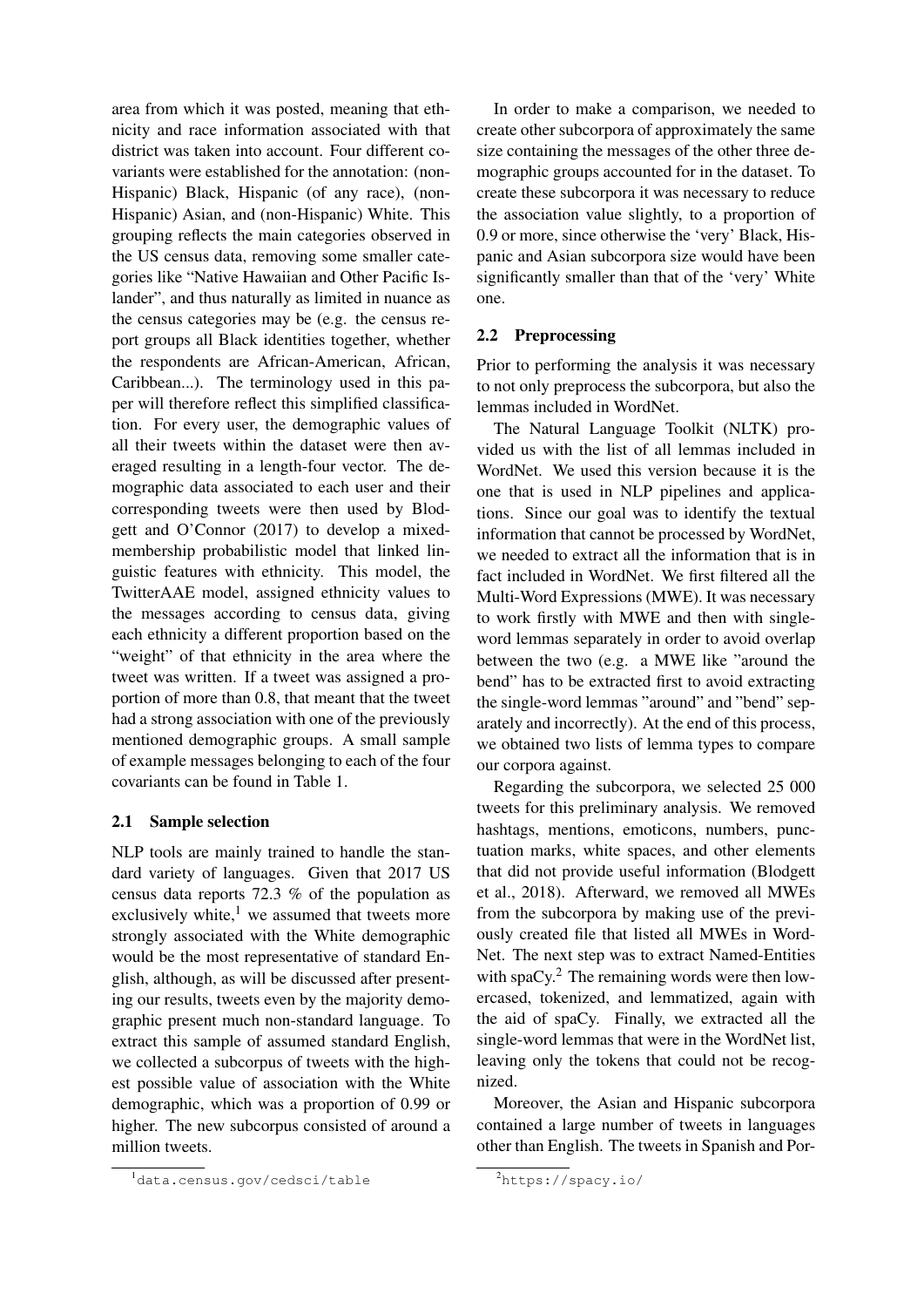| <b>Tweet</b>                                                  | <b>Black</b> | <b>Hispanic</b> | Asian | White |
|---------------------------------------------------------------|--------------|-----------------|-------|-------|
| One min itss dhis, dhen another min itss dhat                 | 0.902        | 0.0             | 0.0   | 0.098 |
| Wont look out fa dis punk no mo                               | 0.91         | 0.057           | 0.002 | 0.03  |
| Well truth be told, I do not speak great Mexican              | 0.01         | 0.936           | 0.008 | 0.045 |
| Okay, since I got no one to text, a dormir putos!             | 0.001        | 0.93            | 0.031 | 0.037 |
| Y.O.L.O = [Y] ou [O] bviously [L] ove [O] reos                | 0.008        | 0.01            | 0.956 | 0.026 |
| First person to bring me a midol at work wins best friend     | 0.0          | 0.0             | 1.0   | 0.0   |
| card for life. GO!                                            |              |                 |       |       |
| Spongebob will get his license before Taylor Swift finds      | 0.0          | 0.005           | 0.001 | 0.992 |
| love                                                          |              |                 |       |       |
| I need to not be an old lady and learn to stay up past $8:30$ | 0.0          | 0.0             | 0.0   | 1.0   |
| #idontknowwhy #ihaveaproblem                                  |              |                 |       |       |

Table 1: Examples from the Black, Hispanic, Asian and White subcorpora.

tuguese, due to their large number and the availability of language models, were also processed with spaCy to obtain data for the qualitative analysis. However, as Wordnet is an English resource, only the tweets in English were compared against the lists of Wordnet lemmas and used in the quantitative analysis. To detect the language of each tweet, the langid library<sup>3</sup> was used, as it showed the best combination of detail in output and accuracy of classification among the tools tested. The threshold to classify a tweet as English was set as 40; we arrived at this figure after several tests, to achieve optimal precision without much loss in recall.

# 3 Comparison to WordNet

In this section, we present a quantitative analysis of the lemmas found in each of the subcorpora and in WordNet. On the one hand, we have analyzed the number and percentage of lemmas and unique lemmas not found in WordNet. On the other hand, we have calculated the intersection of the subcorpora with the White subcorpus. Moreover, in the qualitative analysis we present the commonalities and the specifics of each subcorpus.

## 3.1 Quantitative Analysis

In Table 2, we show the number and percentage of lemmas<sup>4</sup> (repeated and unique) not found in Word-Net for each subcorpus.

When we compare the two corpora that were almost fully in English, we observe that the White corpus contained 3501 more words that were not found in WordNet (not counting the words removed in preprocessing). However, removing the repetitions and counting each unique lemma only once reveals the opposite: there are 1994 more unique lemmas in the list of not-found lemmas from the Black corpus. This can be partly explained by the fact that the White corpus contained 8224 more pronouns. When we separate the lemmas found in both the Black and White corpora and look at the lemmas that are different, the list of unique not-found lemmas remains longer for the Black corpus than for the White one.

Looking at the data for the Hispanic and Asian corpora, it again seems that the White corpus posed the biggest challenge for WordNet, but this conclusion can again be discarded: if we include the tweets that were only classified as English with low confidence or that were classified as another language, the number of not-found lemmas rises to 79678 for the Asian corpus, and 31983 for the Hispanic. With regard to the unique lemmas, the number also rises significantly. The majority of these lemmas are in languages other than English. In the Hispanic corpus, however, there is a more balanced mix of Spanish and English lemmas.

When looking at the total amount of not-found lemmas in WordNet, there are 9542 fewer lemmas in the Hispanic subcorpus compared to the White one. Moreover, although the completely opposite happened with the Black corpus, the count of unique lemmas not found in WordNet for the White subcorpus was again considerably higher than those for the Hispanic one, more specifically 1160 lemmas of difference between them.

 $3$ https://qithub.com/saffsd/langid.py

<sup>&</sup>lt;sup>4</sup>The (cleaned) lemma lists are available at  $i \times a2$ .si. ehu.eus/notinwordnetwordlists.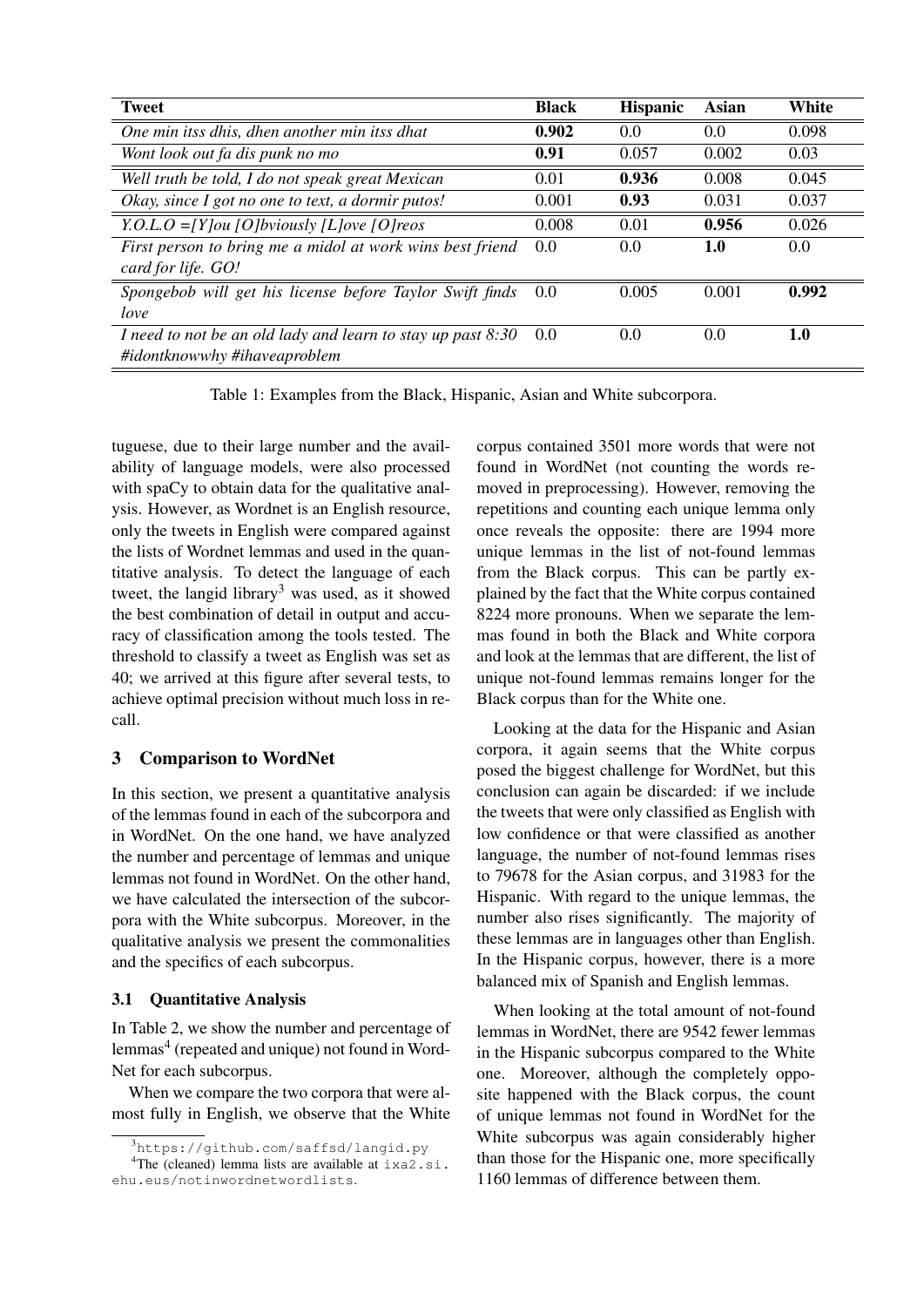| <b>Subcorpus</b>               | <b>Total</b><br>words<br>(without<br>tags, etc.) | Lemmas<br>not found<br>in WN | % of total<br>tokens | Unique<br><b>lemmas</b><br>not found<br>in WN | % of total<br>tokens |
|--------------------------------|--------------------------------------------------|------------------------------|----------------------|-----------------------------------------------|----------------------|
| Asian (only English tweets)    | 7290                                             | 916                          | 12.706               | 218                                           | 3.023                |
| Hispanic (only English tweets) | 138222                                           | 20790                        | 15.041               | 2061                                          | 1.491                |
| <b>Black</b>                   | 163549                                           | 26831                        | 16.405               | 5215                                          | 3.188                |
| White                          | 228794                                           | 30332                        | 13.257               | 3221                                          | 1.407                |

Table 2: Lemmas not found in WordNet, in absolute terms and relative to the size of each subcorpus

If we take a look at the rates of repeated lemmas, the Black and Hispanic corpora had the highest rate of not-found lemmas; for unique lemmas, it was the Asian and again the Hispanic corpora which had the highest rate. These data suggest that, even when people tagged as Asian and Hispanic users tweet in English, their language deviates more than that of the users tagged as Black and White from the standard English vocabulary recorded in WordNet. Users tagged as Black also seem to employ words not present in WordNet very frequently, but with less variety than the people tagged as members of the Asian group, who use more non-standard words, though with lower frequency. Overall, the users tagged in the Hispanic group proved the most problematic for an analysis reliant upon WordNet.

With regard to the Asian subcorpus, it must again be noted that its linguistic heterogeneity impedes any reliable quantitative comparisons. We will only mention that, even when we express the comparisons in relative terms to compensate for the small size of the English-language tweets of the Asian corpus, the Asian corpus has the lowest rate of unique lemmas in common with the White corpus. This suggests that the English written by the Asian and Black population according to the corpus may be the most different from the variant of the people tagged as White.

In Table 3, we present the intersection between the subcorpora and some illustrative examples. As we are comparing corpora of very different sizes, though we provide some quantitative data, we will focus on the qualitative analysis, which we believe will be of more value and which can be found below in Section 3.2.

#### 3.2 Qualitative Analysis

As can be seen in Table 2, there is a large number of unique lemmas not found in WordNet that appear on one corpus but not on the one it is compared with. The only exception would be the Asian corpus, but this is easily explained by the small number of tweets in this corpus that were classified as English. The overall numbers seem indicative of a significant difference in the lexicon used by speakers of the sociolects reflected in each corpus. This difference can be corroborated by looking at some of the most common lemmas exclusive to each corpus. Due to the large number of lemmas to analyze, we only comment on the most frequent ones since lemmas ranked outside the top 30 already show very low frequencies.

## 3.2.1 Commonalities of all corpora

As was mentioned in the quantitative analysis, the corpora are not perfectly comparable, as the Asian and Hispanic corpora contain a large proportion of tweets in a language other than English. Still, a general look at all the corpora allows us to see some general characteristics of internet speech that are challenging for NLP tools, regardless of the user's dialect, or even language. It is important to bear in mind, though, that functional parts of speech are not included in WordNet, so understandably the list of common lemmas includes standard pronouns, prepositions or conjunctions. However, there are also many non-standard English (and Spanish and Portuguese) words in the list, and those are the kinds of words that seem to be characteristic of online writing:

- Onomatopoeia and forms of laughter: awww, hahahaha, lmao, kkkk (in Portuguese), jajaja (in Spanish). . .
- Words with additional letters at the end: yess,yesss,yessss,yesssss. . .
- Acronyms: lbs, omg, smh, wtf...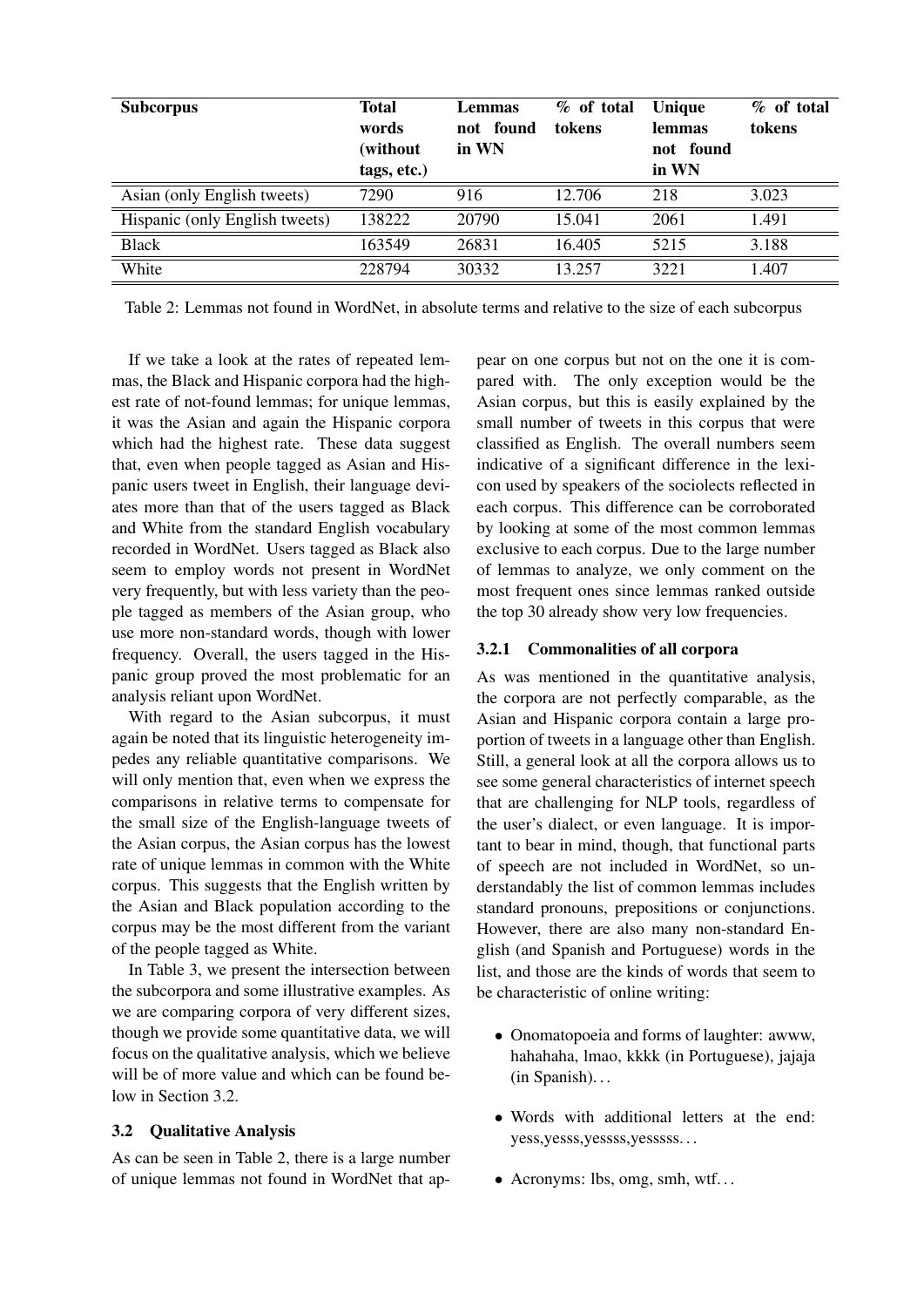| <b>Subcorpora</b>          | <b>Exclusive</b><br>lemmas | <b>Examples</b>                |
|----------------------------|----------------------------|--------------------------------|
| {BLACK (not WHITE)}        | 4787                       | anotha, fckmuhlife, smoken     |
| {HISPANIC (not WHITE) }    | 1680                       | definitly, samething, burritos |
| {ASIAN<br>$(not WITHTE)$ } | 205                        | twittrr, veryone, oleelo       |
| {WHITE<br>(not BLACK) }    | 2793                       | accidently, cheez, forsureeee  |
| (WHITE (not HISPANIC)}     | 2840                       | memoryin, sweeet, hdache       |
| (WHITE (not ASIAN)}        | 3208                       | bdtime, finaalllly, hunny      |
| {BOTH BLACK and WHITE}     | 428                        | badass, freakin, gurl          |
| {BOTH HISPANIC and WHITE}  | 381                        | yike, pendeja, hungover        |
| {BOTH ASIAN and WHITE}     | 13                         | anything, boooo, skype         |

Table 3: Count of unique lemmas not found in WordNet that exist in only one of the two corpora compared or that exist in both

- Joint words: bestfriend, forreal, goodnight, lemme, wassup. . .
- Shortened words: bday, dnt, prolly, txt...
- Words related to technology: retweet, Facebook, whatsapp...

Aside from these types of words and standard words in languages other than English, all the lists of lemmas not found in WordNet contained errors related to preprocessing:

- Named entities that were not recognized as such, possibly due to miscapitalization, and sometimes perhaps because they did not have the typical form of a named entity (e.g. the TV show "Buckwild", mentioned in several tweets, could be mistaken for an adjective or adverb).
- Lemmatization issues in English text, for example, "to poop" was incorreclty lemmatized despite being a well-established word, used in the currently most common sense since at least 1903, according to Merriam Webster's dictionary.<sup>5</sup> We also encountered something similar with the verb "to text", lemmatized as "texte". This error is more understandable, as "to text" has only existed for two decades; still, though perhaps this verb was not so much in vogue when WordNet was created, a modern lemmatizer should be able to deal with such a common verb.

• Lemmatization issues with other languages. Even though the focus of this project was on English-language processing, as spaCy also included models for Spanish and Portuguese, we tried its lemmatizer for the tweets in those languages and encountered more lemmatization problems. These were of a different nature: when a word could be an inflected form of more than one lemma, the lemmatizer tended to select the less frequent one (e.g. the Spanish and Portuguese preposition "para" was interpreted as a form of the verb "parir, meaning "to give birth").

## 3.2.2 The Black corpus

The meager length of the list of not-found lemmas common to the Black and White corpora strongly suggests a big difference between the sociolects reflected in each corpus. In the analysis of the most frequent lemmas of the Black corpus that were not found in WordNet, firstly, whereas among the lemmas from the White corpus we barely saw any mild profanity (e.g. "douchebag"), here we find several acronyms with "f" and two alternative spellings of the word "shit". All this is not to say that there is no actual strong profanity in either corpus: both corpora feature numerous instances of derivations and inflections of "fuck", but this is a standard word that is included in WordNet. Still, it is interesting to see that a search for forms of "fuck" returns almost twice as many hits for the Black corpus than for the White corpus. Though in online speech we see many acronyms and alternative spellings overall, in the case of profanity these transformations of words might actually serve a purpose: escaping

<sup>5</sup>https://www.merriam-webster.com/ (Accessed on 2020-06-16)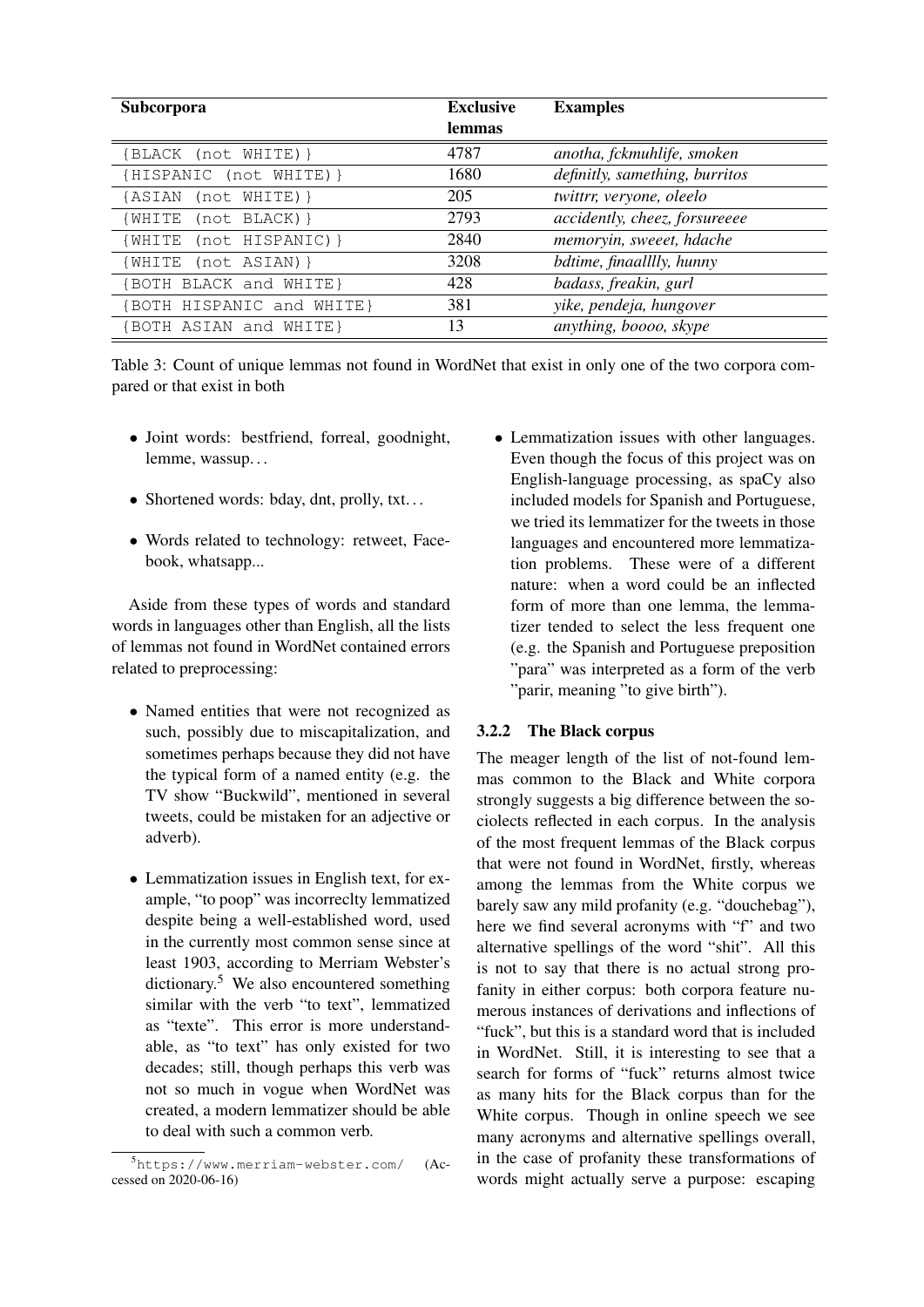filters so that posts are not removed by moderators. Alternative spellings are overall very common in the Black subcorpus, as reflected by our list of frequent lemmas (e.g. "bruh", "nomore", etc.), sometimes reflecting non-standard pronunciations (e.g. "thang"), that are known to be characteristic of African-American English (AAE) (Kohler et al., 2007; Patton-Terry and Connor, 2010). Even though the list of lemmas from the White corpus was sparser, the alternative spellings in the top 28 most frequent lemmas from the Black corpus not found in WordNet had relatively high frequencies, which would justify more efforts to adapt NLP tools to accommodate them, at least if those tools are to process colloquial English.

## 3.2.3 The Asian corpus

For this corpus, given the small number of tweets written in English, the comparison between the Asian and the White corpus is of little relevance (less than 2 % of tweets in the Asian corpus were classified confidently as English). The English part of this subcorpus contained a large number of tweets from a traffic channel, which distorted the results and took most positions in the topfrequency words. Other frequent lemmas were laughter onomatopoeia in English and Portuguese. Nonetheless, tweets in English were a minority in this corpus (no more than 15 %, if we add the ones classified less confidently as English), so the majority of lemmas not found in WordNet were classified as Spanish and Portuguese. As Word-Net is a resource for English, these lemmas were nothing exceptional, but rather ordinary Spanish and Portuguese words (e.g. in both languages the most frequent lemma that was not a preposition or adverb was the equivalent of "make" or "do"). Something less ordinary were the 135 variations of the "jaja" laughter onomatopoeia in the Spanish file - illustrative of the wide variety of laughing expressions used online.

## 3.2.4 The Hispanic corpus

Although it also applies to the previously described subcorpora, it is surprising that, along with the acronyms and the most varied representations of laughter ("lmao", "xd", "hahah") and agreement ("yeahh", "yess"), joint words have a strong presence in the Hispanic subcorpus. This may well be due to the appearance of hashtags that have not been recognized as such in the pre-processing, and therefore have not been removed (e.g. "one-

dayilllooklike", "whataburger", "wordsyouneverwanttohear"), or because the user has intentionally got rid of the spaces between words since there is a character limit in the Twitter platform when writing messages. Whatever the reason, the employed NLP tools have not been able to recognize this phenomenon, and even though the lemmas that make up the joint words might be easily found in WordNet, they have remained unrecognized. However, and as one could have expected, the most characteristic feature of this subcorpus is the presence of Spanish words, even if the analysed tweets have been mostly written in English. Evidently, these terms are not found in WordNet. Lastly, it is worth mentioning that the Hispanic subcorpus contains several misspellings. One could say that the type of the observed typos are made quite recurrently by Spanish native speakers ("seriuosly", "pasword", "ecspecially").

## 3.2.5 The White corpus

As in the Hispanic subcorpus, a noticeable characteristic of the list of lemmas of the White corpus is the variety of expressions denoting laughter (e.g. "hahah", "hahahah", "lolol"). Despite the variability, the most frequent onomatopoeias seem to be the shortest (two or three syllables) with a regular pattern of "(ha)\*h". Though very few onomatopoeia exist in WordNet (e.g. onomatopoeia that also function as verbs, like "moo"), the frequency of appearance of these laughter onomatopoeia would justify their inclusion in any NLP tool that could be considered suitable for handling tweets. As has been described, with a few exceptions, there seems to be a regular pattern in the formation of the different forms of laughter, so lemmatizers could be adapted to tackle the most frequent forms. Other frequent lemmas refer to technology (e.g. "snapchat", "ipad"), understandably too modern to be processed by resources that are not updated regularly.

It is also interesting how some named entities escaped the NER filter applied during preprocessing. This highlights how named entities may adopt different forms in online discussions. For instance, the name of the Canadian singer Justin Bieber, though often spelled full and thus correctly spotted through NER, may also appear as simply "Bieber", and something similar might happen with other celebrities. Also, we see an example of the popular internet trend of referring to TV shows or other popular sagas/bands/etc. by an acronym;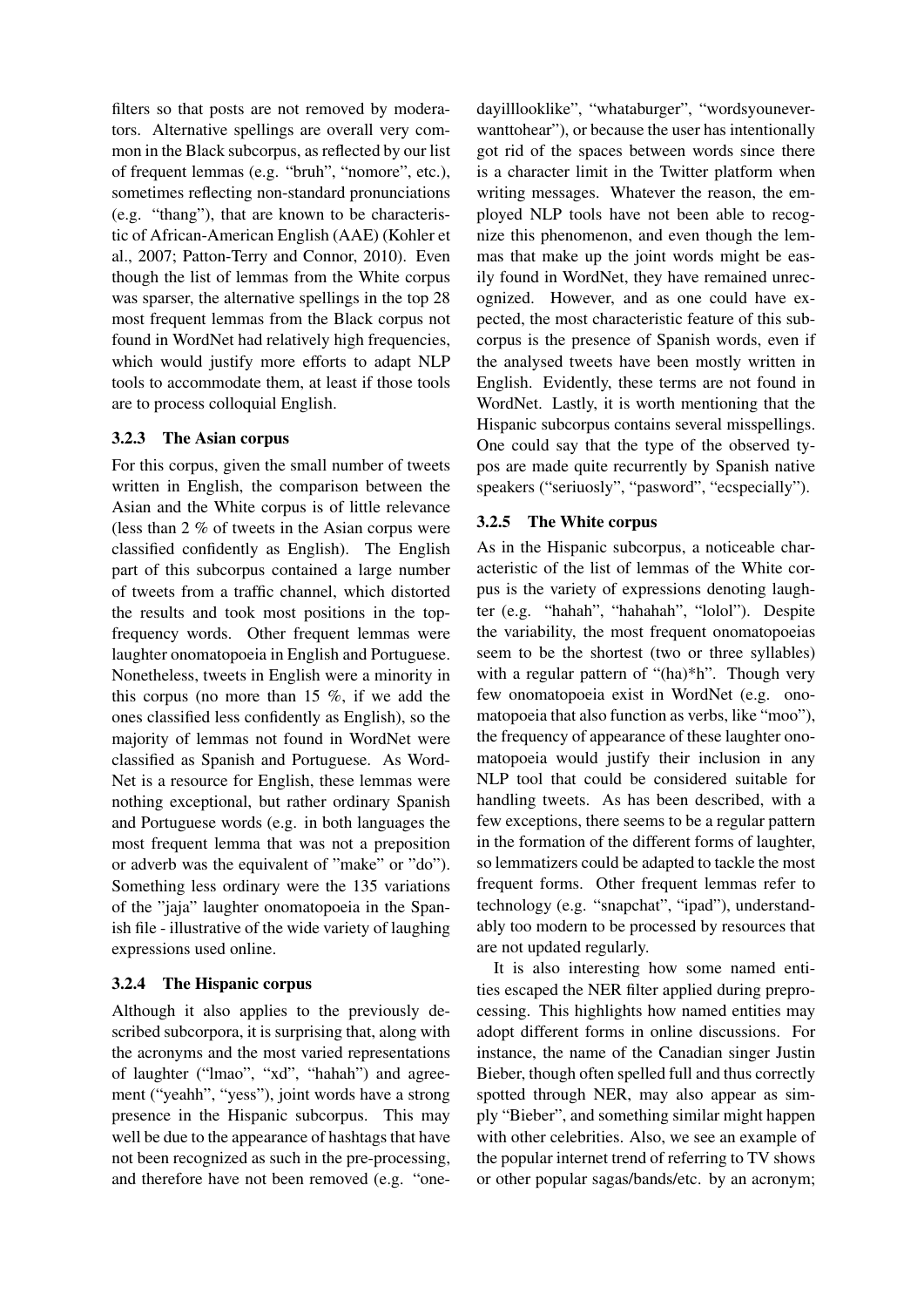the American TV show Pretty Little Liars thus becomes "PLL". When the acronym is capitalized, it is recognized by our NER tool (only as an organization, though), but users online often do not care much for capitalization, and "pll" cannot be recognized as a named entity. Lastly, we must mention that several of the lemmas in the list of "white" lemmas were introduced by a single user, a weather channel ("wx", "lotemp", "hitemp").

# 4 Discussion

This preliminary experiment has allowed us to see that general NLP tools' performance on online, colloquial speech is suboptimal, especially with texts written by users outside the White demographic according the annotations of the corpus. We used the spaCy lemmatizer and NER tool, which are very popular nowadays, but even these modern tools had issues with some phenomena of internet speech: new terms, alternative spellings, new named entities and disregard for capitalization.

We have seen that WordNet was developed with standard English in mind and has not been updated for many years, so it fails to account for "modern" terms (we are considering tweets from 2013 relatively modern), online slang and diverse dialects. Interestingly, we saw that WordNet includes many multiword expressions (over sixty thousand), but the trend online seems to go in the opposite direction: expressions are shortened into acronyms (e.g. "lol", "omg"), and even single words are shortened (e.g. "bday, "txt").

As vast amounts of text are produced online daily, and this is of interest to businesses and researchers, there are initiatives that try to better deal with the type of language used online. For instance, Colloquial WordNet (McCrae et al., 2017) aims to be a more modern version of WordNet, one that includes popular, colloquial terms used online and SlangNet (Dhuliawala et al., 2016) gathers slang words and neologisms from the internet structured like in WordNet. It would certainly be worthy of study whether these resources recognize Twitter lexicon better; in our study, however, we did not perform any analysis using Colloquial WordNet, due to the difficulty in extracting its list of lemmas, at least in comparison with the easy method available in WordNet (a line of Python code suffices and returns text with no inconvenient tags) and SlangNet is not available.

WordNet does not include certain parts of speech, such as prepositions; it only includes "open class words". Nonetheless, as we have seen, internet users create new versions of "closed class words" (e.g. "eht" as a synonym of "at") or create words that merge words from both classes (e.g. "lemme", meaning "let me"). A deeper analysis of the words from our corpus belonging to or containing PoS not present in WordNet would be valuable, to consider whether such words should be added to semantic databases, or whether lemmatizers should be adapted to extract the standard form when processing new variants.

Though the focus of this project was on Englishlanguage text, it is important to emphasize the large number of tweets written in languages other than English, especially in the case of the Asian subcorpus. Therefore, any toolkit employed to process tweets from the US will need to include language detection and analysis tools for languages other than English - processing only English leaves many users behind and reduces the validity of any conclusions that might be extracted from analyzing tweets.

Future studies in this area, when possible, should also analyze a larger section of the TwitterAAE corpus. It is important to have a large corpus size to prevent a single user's repetitive lexicon from distorting the results. Alternatively, this type of users could be detected as part of preprocessing and their tweets excluded.

Even though the corpus has been very useful and is relatively modern, considering how fast language can change online, it would be necessary to replicate the methodology of Blodgett and O'Connor (2017) to annotate more recent tweets. The methodology could also be applied to other languages for which NLP tools and demographic data are available (e.g. to analyze dialects of Spanish or German). The resulting datasets would be very valuable for sociolinguistic studies, but also to assess NLP tools' inclusivity – are NLP tools leaving some groups of people behind? Nonetheless, it must be noted that, as any model, the one employed to annotate the dataset used here showed some inaccuracies. Though the sociolinguistic validation performed by Blodgett and O'Connor (2017) proved it quite accurate for AAE, classification in other categories seemed more problematic (e.g. the large number of Spanish tweets in the Asian category). This may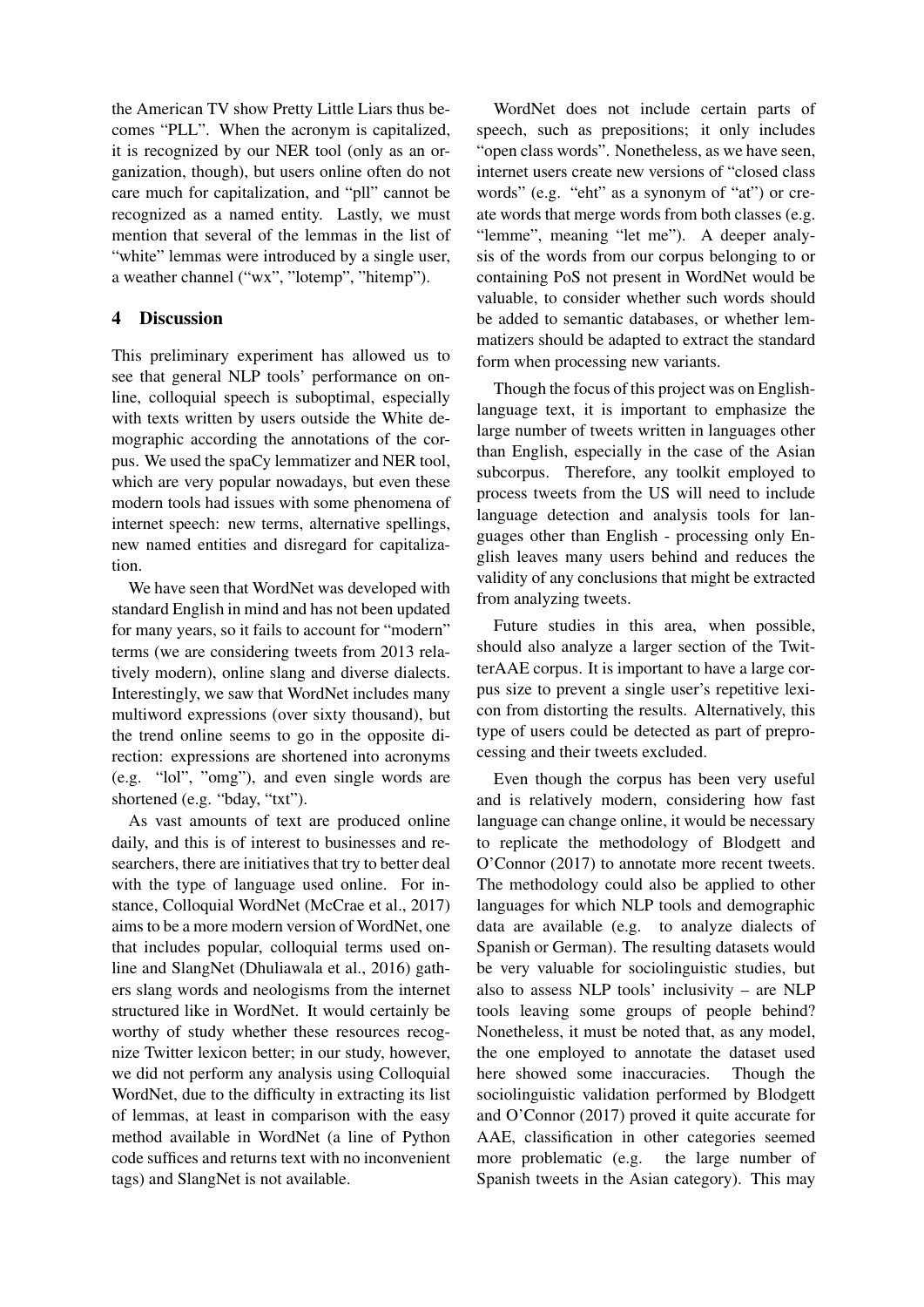be due partly to the even larger diversity of Asian and Hispanic groups, which makes classifiying people into four categories overly simplistic at times (e.g. where do Brazilians go, being racially very diverse and culturally close to the Hispanic demographic but outside it?). Problems may also have arisen due to the source of the data used to build the model: the US Census is known to undercount minorities.<sup>6</sup> Even though race and ethnicity are self-reported, the way the data are aggregated is problematic for some groups, such as Middle-Eastern populations, Afro-Latinos or Portuguese speakers.<sup>7</sup> Moreover, the way the Census data were linked to the tweets may have also introduced some inaccuracies: geolocation may not have been perfectly exact,<sup>8</sup> and it may sometimes have been false, given the large number of internet users who connect through VPN.<sup>9</sup>

Finally, we would like to emphasize the same message that Blodgett and O'Connor (2017) leave at the end of their paper: African Americans are underrepresented in the Computer Science community, which makes it much harder for their voices to be taken into account. This conclusion is also valid for the Hispanic demographic, though for the Asian demographic there seems to be adequate representation.<sup>10</sup>

## 5 Conclusion and future work

In this paper, we have carried out an analysis of a corpus with geolocated tweets and we have compared the lemmas used to WordNet. As the corpus contained text from social media, we have dealt with non-standard language and we have seen that it still presents a challenge for mainstream NLP resources, which may put them at risk of leaving behind some speakers and varieties. As a result of this study, we encourage linguistic work on different registers and non-standard varieties.

In the future, we plan to expand the analysis to a bigger sample of the corpus and apply this

<sup>6</sup>https://journalistsresource. org/studies/government/

2020-census-research-undercount/

 $7$ https://www.census.gov/topics/

population/race/about/faq.html

methodology to study other languages e.g. Spanish with *Corpus de Referencia del Espanol Actual ˜* (CREA) corpus. Moreover, we are preparing a list of candidate synsets to propose to the English WordNet (McCrae et al., 2020) following the open source and collaborative initiative. Moreover, we would like to study the possibility of adding register/ geographical information to synsets as e.g. Huber and Hinrichs (2019) are proposing for the Swiss variety of German. Analysing other Twitter tokens such as hashtags or mentions that were left out in the preprocessing could lead also to other studies.

#### Acknowledgments

This work has been partially funded by the project DeepReading (RTI2018-096846-B-C21) supported by the Ministry of Science, Innovation and Universities of the Spanish Government, Ixa Group-consolidated group type A by the Basque Government (IT1343-19) and BigKnowledge – Ayudas Fundación BBVA a Equipos de Equipos de Investigación Científica 2018.

#### References

- Izaskun Aldezabal, Xabier Artola, Arantza Díaz de Ilarraza, Itziar Gonzalez-Dios, Gorka Labaka, German Rigau, and Ruben Urizar. 2018. Basque e-lexicographic resources: linguistic basis, development, and future perspectives. In *Workshop on eLexicography: Between Digital Humanities and Artificial Intelligence*.
- S. L. Blodgett and B. O'Connor. 2017. Racial disparity in natural language processing: A case study of social media african-american english.
- Su Lin Blodgett, Lisa Green, and Brendan O'Connor. 2016. Demographic dialectal variation in social media: A case study of african-american english. In *Proceedings of the 2016 Conference on Empirical Methods in Natural Language Processing*, pages 1119–1130.
- Su Lin Blodgett, Johnny Wei, and Brendan O'Connor. 2018. Twitter universal dependency parsing for african-american and mainstream american english. In *Proceedings of the 56th Annual Meeting of the Association for Computational Linguistics (Volume 1: Long Papers)*, pages 1415–1425.
- Shehzaad Dhuliawala, Diptesh Kanojia, and Pushpak Bhattacharyya. 2016. SlangNet: A WordNet like Resource for English Slang. In *Proceedings of the Tenth International Conference on Language Resources and Evaluation (LREC'16)*, pages 4329– 4332.

<sup>8</sup>https://www.singlemindconsulting.com/ blog/what-is-geolocation/

<sup>9</sup>https://blog.globalwebindex.com/ chart-of-the-day/vpn-usage-2018/

<sup>10</sup>https://www.wired.com/story/

computer-science-graduates-diversity/